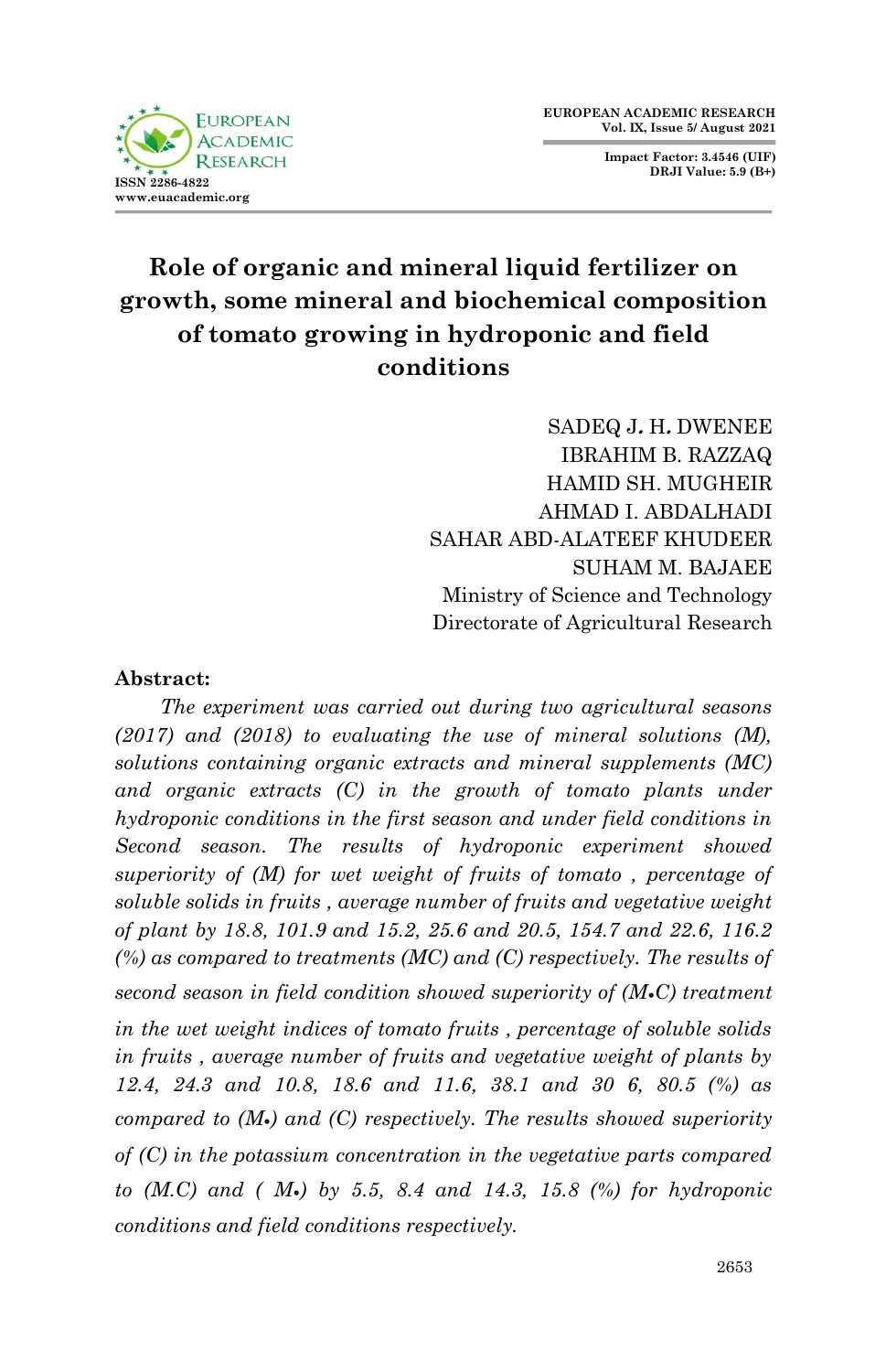**Keywords:** Tomato, Hydroponic, Liquid fertilizer, Organic extractable

#### **INTRODUCTION**:

The increase in population in the world generated increased pressure and demand on plant and animal production in the world (FAO 2010), which as a result led to an increase in the demand for production elements, including fertilizers of all kinds, mineral, organic and liquid. Liquid fertilizers are one of the techniques used for the purpose of providing the plant with its needs of the nutrients necessary for plant growth and improvement in terms of quantity and quality (Al-Nuaimi 1999). The benefit and importance of liquid fertilizers in modern agriculture is that it is easy to add to the plant through modern irrigation systems and that the nutrients are ready for absorption by the plant due to their presence in the soil solution in a formula ready for absorption by the plants. Tomato is an important vegetable crop for food consumption in the world. The area cultivated with this crop in the world is estimated at about 12 million hectares. In Iraq, it amounted to about 303521 dunums (Estefan and Abdulaziz, 1998). Vegetable plants need mineral and organic fertilization in a large amount for the purpose of increasing production and improving quality, as studies have shown that the addition of nitrogen, phosphorus and potassium fertilizers led to a significant increase compared to the control treatment (Shamshad and Butt. 1999, ALmamori & Abdul-Ratha 2020). Kumar et al. 2013 stated that the addition of nitrogen, phosphate and potassium fertilizers at levels of 75, 80 and 180 kg / ha, respectively, increased the yield of tomato fruits per plant from 6.03 to 10.11 kg per plant compared to the addition of individual fertilizers for nitrogen 7.32 kg, phosphorus 7.81 kg and potassium 6.78 Kg per plant for the same levels of fertilizer addition above. Numerous research studies have indicated that adding organic fertilizers to the soil improves the fertile soil properties (Weil 2001) and increases production in quantity and quality. Jassim et, al 2014, stated that the addition of organic fertilizers (compost of corn cob) led to a significant increase in the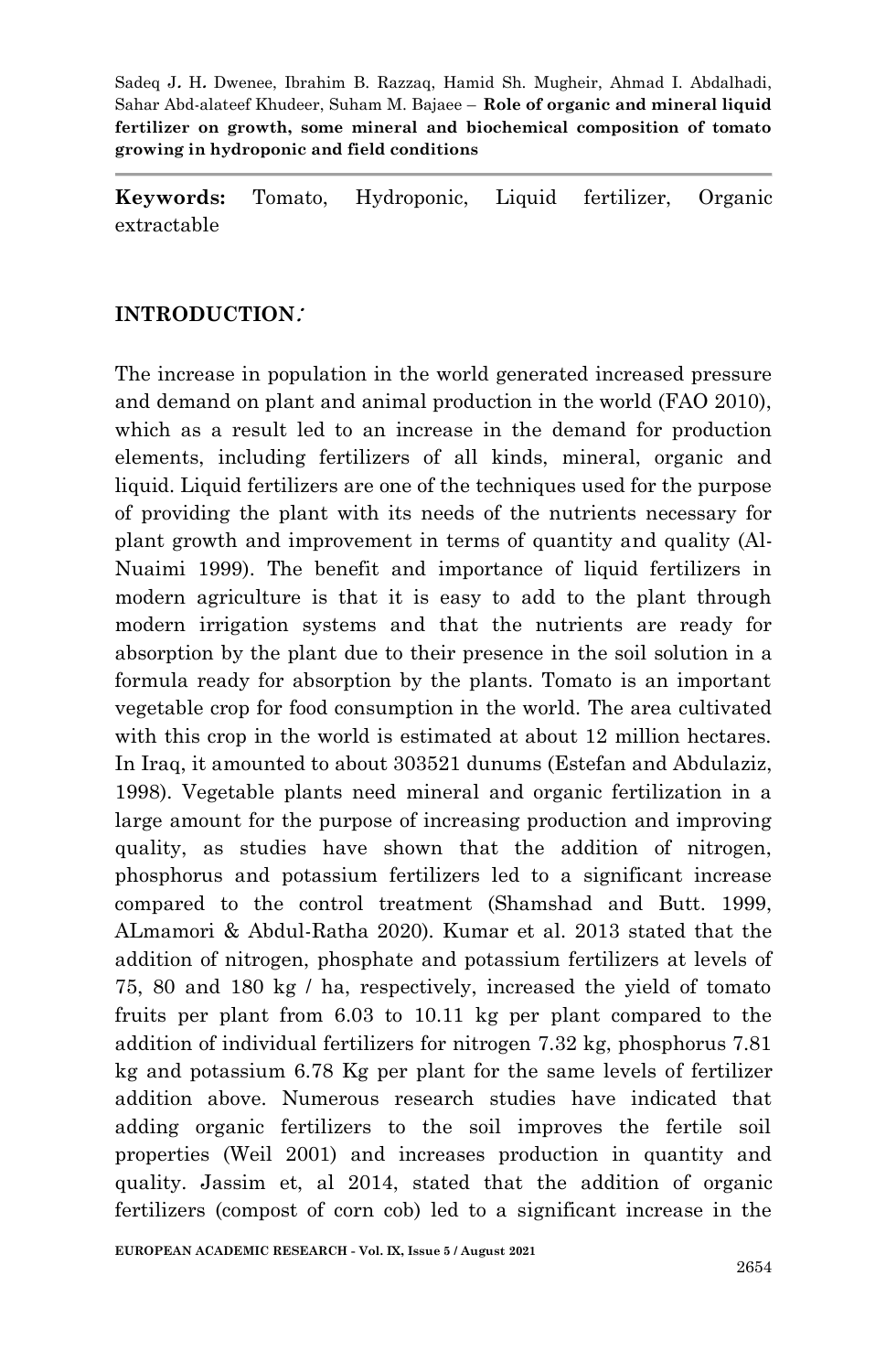total yield of tomato, as it reached  $17.43 \text{ Mg} \text{ h}^{-1}$  when the organic matter was not added, while the addition of organic matter at the level of 12 Mg  $h^{-1}$  led to an increase in the total yield to 34.04 Mg  $h^{-1}$ . Al-Shammari et al. 2020 reported that the addition of 10 Mg h-1 compost led to a significant decrease in the bulk density values, reaching 12.1  $Mg$  h<sup>-1</sup>, and an increase in Mean Weight Diameter (M.W.D) and the saturated hydraulic conductivity of 47.1 mm and 3.10 cm hour-1, respectively. The addition of mineral and organic fertilizers is one of the determining factors for production and is included in the production cost due to the high prices and their need for manpower and machinery, which are additional costs that make the economic income of tomato production relatively low. Therefore, this research aims to find alternatives from organic and mineral fertilizers to obtain a relatively high feasible economic income.

## **MATERIALS AND METHODS:**

The research was carried out over the 2016-2017 and 2017-2018 seasons and included two consecutive experiments due to the dependence of the second experiment on the results of the first experiment, as follows:

## **1-First experiment: 2016-2017 hydroponic:**

The hydroponic farm experiment consisted of conducting a steady state hydroponic experiment in the greenhouse of the Agricultural Research Department / Zaafaraniya, where 3 basins were made of cork material and covered with polyethylene tightly, with dimensions of 1.0 \* 1.0 meters and a height of 0.2 meters for one basin and topped with a layer of perforated cork with holes to allow the growth of plants with a diameter of 2.0 cm and the number of holes 25 holes equal distances in length and width between the holes. The basins are equipped with 3 air pumps, so that they are distributed evenly on the basins, each pump has three tubes to supply 3 basins with equal ventilation, and each basin takes its ventilation from three pumps in order to ensure that the ventilation is distributed equally to all basins and to overcome the variation that may occur as a result of different pumping air in each pump.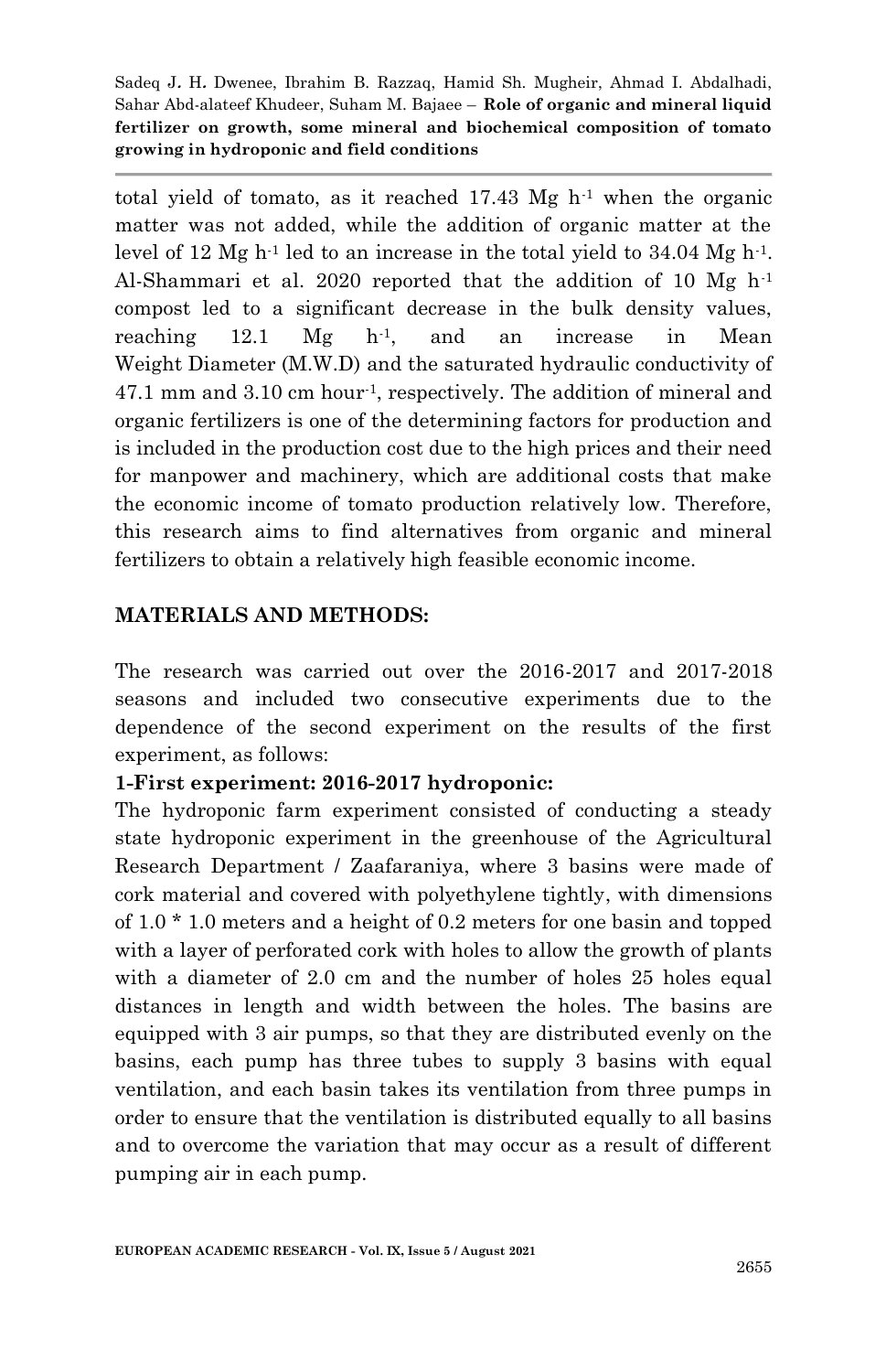## **Preparation of nutrient solutions:**

1- Mineral nutrient solution (M): The solution containing the nutrients necessary for plant growth was prepared according to the modified Hoagland and included the salts of the nutrients as shown in Table 1

2- Organic extract (C): A nutrient solution was prepared from an extract of corn cob compost by adding 0.1 M sulfuric acid to compost at a ratio of 1:5, and then diluting with a ratio of 1:10 when adding to the basins (Table 2). Buffer solution consisting of a weak acid and its salt was added to maintain the degree of reaction of the nutrient solution.

3- Organic-mineral extract (MC): The solution was prepared from adding mineral supplements from the salts of the elements shown in Table 1 to the organic extract.

|                | Salt                                 | $\mu$ M. <sup>1-1</sup> |
|----------------|--------------------------------------|-------------------------|
| 1              | CaCl <sub>2</sub> .2H <sub>2</sub> O | 200.0                   |
| $\overline{2}$ | $K_2SO_4$                            | 100.0                   |
| 3              | MgSO <sub>4</sub> .7H <sub>2</sub> O | 50.0                    |
| 4              | $KH_2PO_4$                           | 10.0                    |
| 5              | NH <sub>4</sub> NO <sub>3</sub>      | 400.0                   |
| 6              | Fe Na EDTA                           | 10.0                    |
| 7              | $H_3BO_3$                            | 3.00                    |
| 8              | CuSO <sub>4</sub> .5H <sub>2</sub> O | 0.10                    |
| 9              | MnSO <sub>4</sub> .2H <sub>2</sub> O | 0.25                    |
| 10             | $Na_2MoO_4.2H_2O$                    | 0.02                    |
| 11             | ZnSO <sub>4</sub> .7H <sub>2</sub> O | 0.30                    |

**Table 1: Mineral contents of the nutrient solution.**

**Table 2. The nutrient content of the organic extract**

| Element | ppm    | Element | ppm    |
|---------|--------|---------|--------|
|         | 182.16 | Мn      | 10.15  |
|         | 51.28  | Fe      | 25.80  |
|         | 71.65  | Zn      | 5.43   |
| Мg      | 325.62 | Na      | 205.89 |
| Сa      | 476.81 |         | 171.75 |
|         | 4.94   |         | .82    |

Tomato (local variety) were cultivated on 10/19/2016 in the hydroponic system basins, according to the treatment that mentioned in procedures. The salinity of solution (EC) was continuously monitored as well as the pH was adjusted so that the salinity of the solution did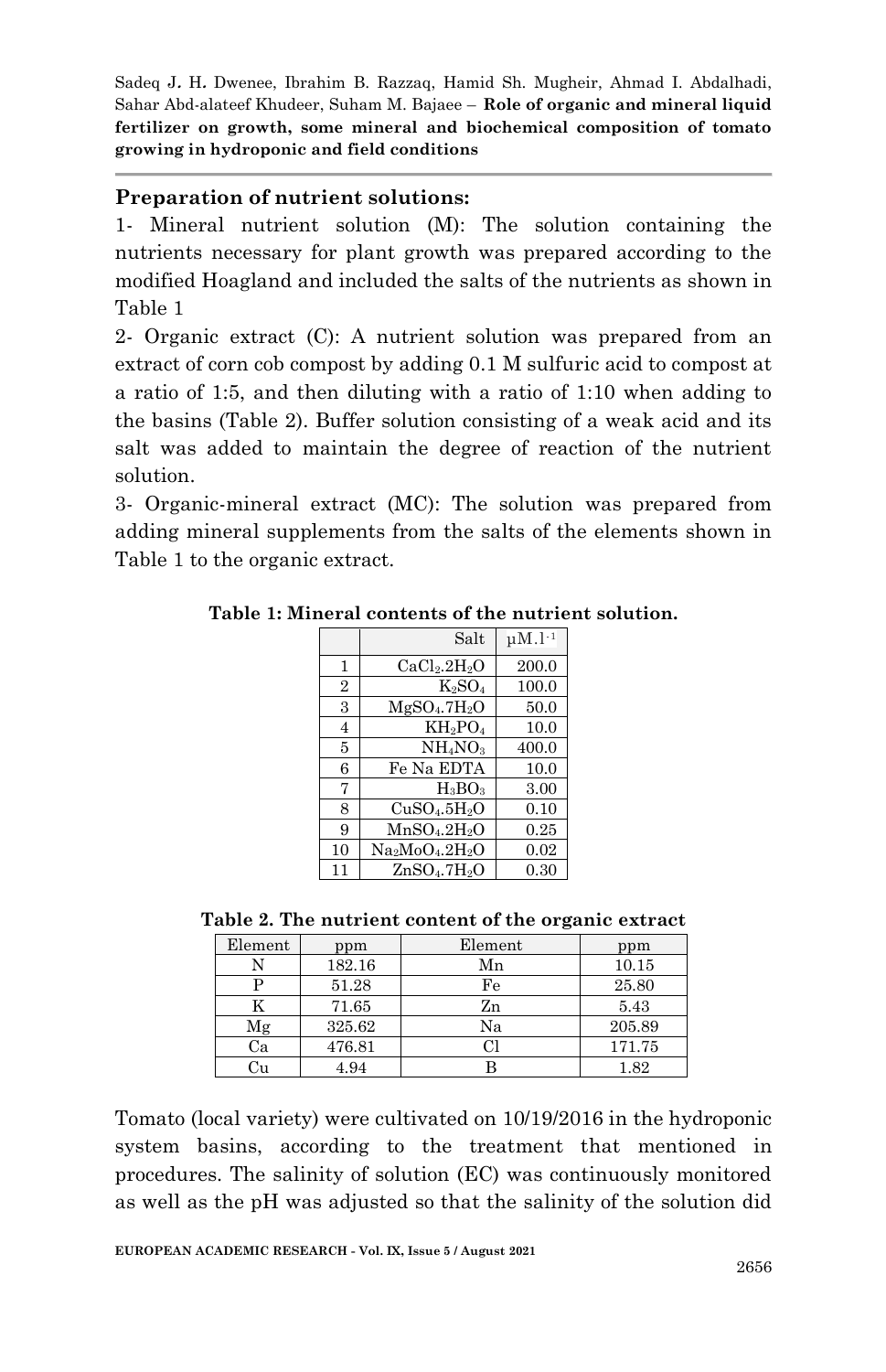not exceed 2.5 dS/m and the degree of reaction was between 6.0-7.0 by neutralizing it with 0.1 standard hydrochloric acid and 0.1 standard sodium hydroxide. The nutrient solution was replaced weekly with new solutions.

## **2- Second experiment: field cultivating of tomato by drip irrigation.**

A plot of land was prepared at the Tuwaitha site within the sustainable agriculture and combating desertification station with an area of 400 square meters, and plowing, leveling and smoothing operations were performed, and then a drip irrigation system was installed to form three lines for each line. Liquid fertilizers that were used in the hydroponic farm technology were distributed randomly. Table 3 shows the physical and chemical characteristics of the soil used in the experiment.

Table 4 shows the components of the mineral liquid fertilizer (M॰) that was prepared based on the results of soil analyzes in Table 3 and added the salts of the elements (B, Zn, Fe, Cu, N, P, K,) and as shown in Table 4 in order to meet the tomato need Of these nutrients according to Tandon 1995. Irrigation with fresh water with electrical conductivity EC 0.8 dS/m and the treatments of liquid mineral fertilizers (M॰), organic extracts (C) and organic extracts fortified with nutrients (M॰C) were added individually and directly to the locally

grown plants in order to ensure that the treatments were not mixed. And make sure that solutions are delivered to the plants, as well as to avoid the losses that may occur through the passage of fertilizers through the drip tubes. Table 4 shows the components of the liquid mineral fertilizer that was added to the plants directly for the treatment of mineral fertilization, and which was added to

| EC<br>$dS \, m^{-1}$                          | pH                                    | O.C            | Total N |      | Ava. K     |                 | Sand |           | Silt |                  | Clay | Texture    |
|-----------------------------------------------|---------------------------------------|----------------|---------|------|------------|-----------------|------|-----------|------|------------------|------|------------|
| 1:1                                           |                                       | $\frac{10}{6}$ |         |      | ppm        |                 | g/kg |           |      |                  |      |            |
| 3.38                                          | 7.31                                  | 0.46           | 0.063   |      | 121.8      |                 | 62   |           | 398  |                  | 540  | S.C        |
| Na                                            | Ca                                    | Mg             |         | ĸ    |            | SO <sub>4</sub> |      | <b>Cl</b> |      | HCO <sub>3</sub> |      | <b>SAR</b> |
|                                               | Soluble cations and Anions in mmol/kg |                |         |      |            |                 |      |           |      |                  |      |            |
| 17.23                                         | 10.51                                 | 4.82           |         | 0.87 |            | 9.52            |      | 14.95     |      | 0.02             |      | 4.40       |
| DTPA Extractable Trace Elements ppm<br>Sol. B |                                       |                |         |      | Ava. P ppm |                 |      |           |      |                  |      |            |

**Table 3. Some physical and chemical characteristics soil**

**EUROPEAN ACADEMIC RESEARCH - Vol. IX, Issue 5 / August 2021**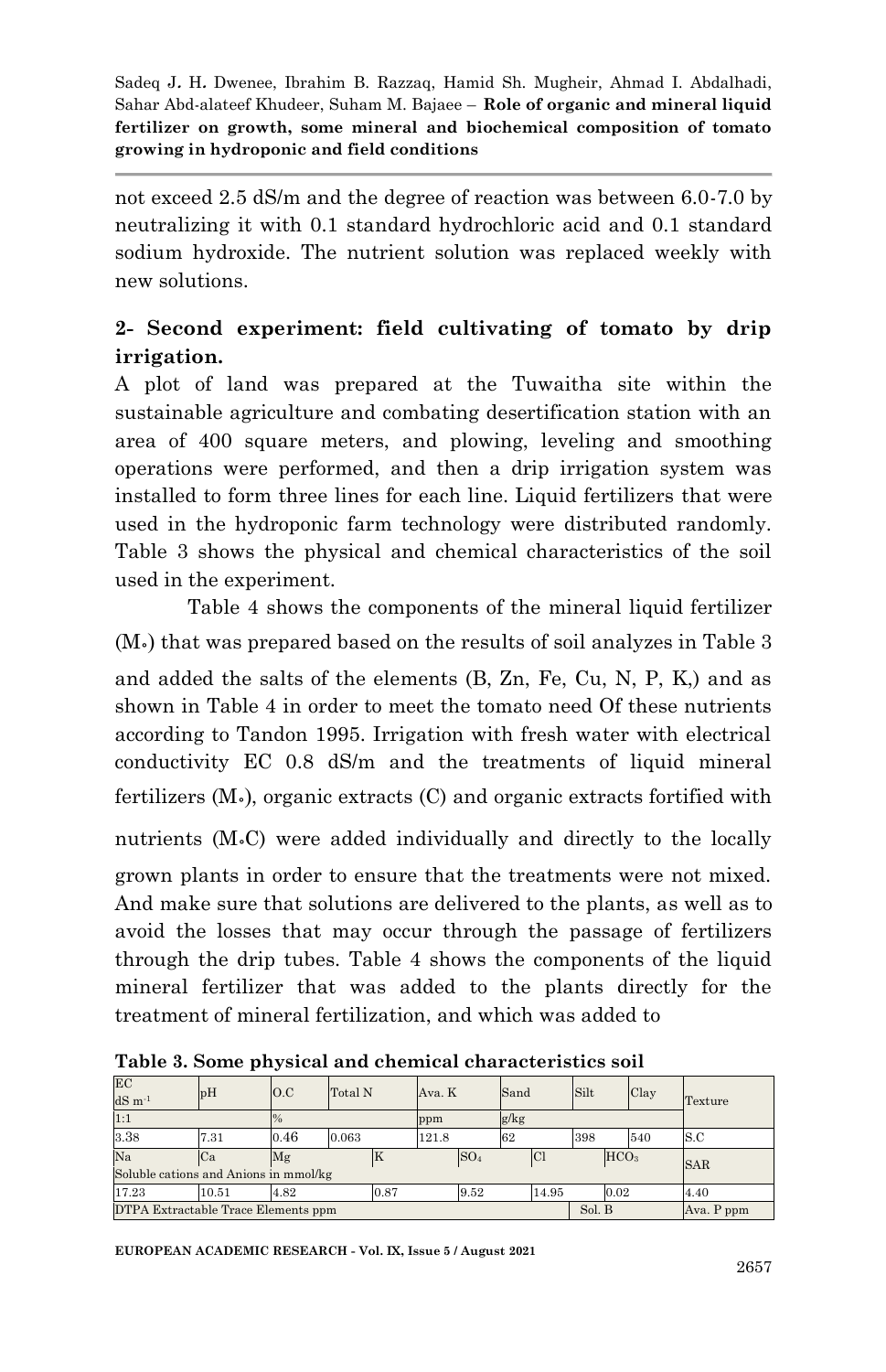| Zn   | - HY  | Mn   | vu   | ppm              |      |
|------|-------|------|------|------------------|------|
| 1.08 | 7.U 1 | 0.44 | 1.40 | <b>A</b><br>0.IC | 7.92 |

**Table 4.** The components of the mineral fertilizer (M॰) that was added to the plant directly and that was added to the organic extract to compensate the organic extract shortage with mineral fertilizer  $(M \cdot C)$ .

| Element                                | mg per 10 ml Element |                                       | mg per 10 ml |
|----------------------------------------|----------------------|---------------------------------------|--------------|
| N                                      | 10.0                 | Mn                                    | 1.20         |
| (urea)                                 |                      | (MnSO <sub>4</sub> ,H <sub>2</sub> O) |              |
|                                        | 2.1                  | Cu                                    | 0.80         |
| $(KH_2PO_4)$                           |                      | (CuSO <sub>4</sub> )                  |              |
| K                                      | 5.4                  | Zn                                    | 1.80         |
| (KNO <sub>3</sub> )                    |                      | (ZnSO <sub>4</sub> ,H <sub>2</sub> O) |              |
| Fe                                     | 2.7                  |                                       | 0.40         |
| (FeSO <sub>4</sub> .7H <sub>2</sub> O) |                      | (H <sub>3</sub> BO <sub>3</sub> )     |              |

The organic extract to represent the treatment of the organic extract fortified with nutrients. Treatments were added in the form of doses, each dose of 10 ml, at a rate of two doses per week, the content of each 10 ml of solution of mineral nutrients is shown in Table 4.

Local variety of Tomato were planted on 10/25/2017 and placed near the dripper, each plant separately, and covered with polyethylene caps to protect them from the effect of low temperature with daily ventilation by opening the covers regularly and daily. Liquid fertilizer treatments and organic extracts were added over the growth periods, at a rate of twice a week. Growth continued for 105 days thereafter harvesting and relevant indicators were recorded.

#### **The study indicators were taken as follows:**

The vegetative parts and tomato fruits: wet weight of tomato fruits, percentage of dissolved solids in the fruits, average number of fruits and vegetative weight of the plant in addition to measuring the concentration of Zn, Cu, Mn, Fe, P, N and K in plant.

#### **Soil, plant and water analyzes:**

- (pH): using a pH meter (HANNA pH 211) in a 1: 1 soil extraction and irrigation water according to the method mentioned in (Page et al. 1982).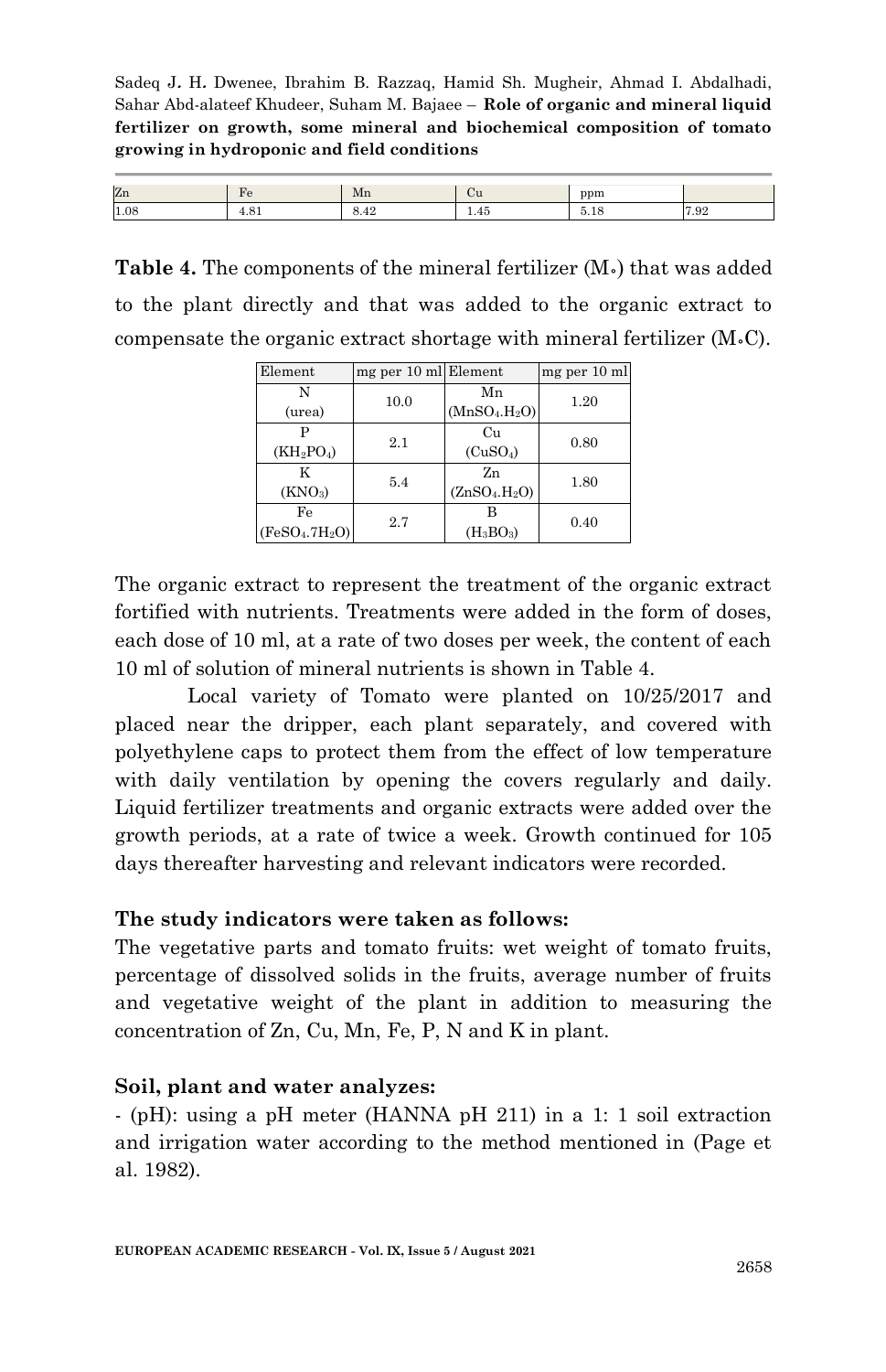-(EC): measured in a 1: 1 soil extraction and water using the WTW Cond 720 according to the aforementioned method (Page et al. 1982).

-Bicarbonate: measured by titration with (0.02N) sulfuric acid (Jackson, 1973).

-K and Na: a flame photometer (JENWAY) according to (Richards, 1954).

- Cl: by the colorimetric method involving color development using mercury thiocyanate and ferric ion, and measurement using a Spectro Photometer (SPECORD 205) as in (Page et al., 1982).

-SO<sub>4</sub>: determined by turbidity method by using BaCl<sub>2</sub> and using a spectrophotometer (SPECORD 205) according to (Black, 1965).

-O.M: estimated according to the Walkley, Black method mentioned in (Black, 1965).

- Mg, Ca: estimated by the Atomic Absorption Device (AAS Nova 400), according to the method mentioned in (Page et al., 1982).

-Total Nitrogen: estimated using the BUCHI apparatus according to the method described by Bremner mentioned in (Page et al. 1982).

-Available K: extracted with 1.0N ammonium acetate and was estimated by the Flame Photometer (JENWAY) according to (Tandon, 1995).

-Soil texture: estimated according to Day (1965) and Black (1965).

-The elements (Fe, Cu, Zn, Mn, P, B) were estimated according (Page et al. 1982)

## **RESULTS AND DISCUSSION:**

## **Hydroponics experience.**

In this study, the results of the first season of the steady state Hydroponic experiment. (Table 5) show that the addition of the mineral solutions (M), solutions containing organic extracts and mineral supplements (MC) and organic extracts (C) led to clear differences in the growth indicators of tomato. As the results showed a superiority of the treatment (M) for the indicators of wet weight of tomato fruits, the percentage of soluble solids in fruits, the average number of fruits and the vegetative weight of the plant by 18.8, 101.9 and 15.2, 25.6 and 20.5, 154.7 and 22.6, (116.2%) as compared to treatments (MC) and (C) respectively. The results also showed that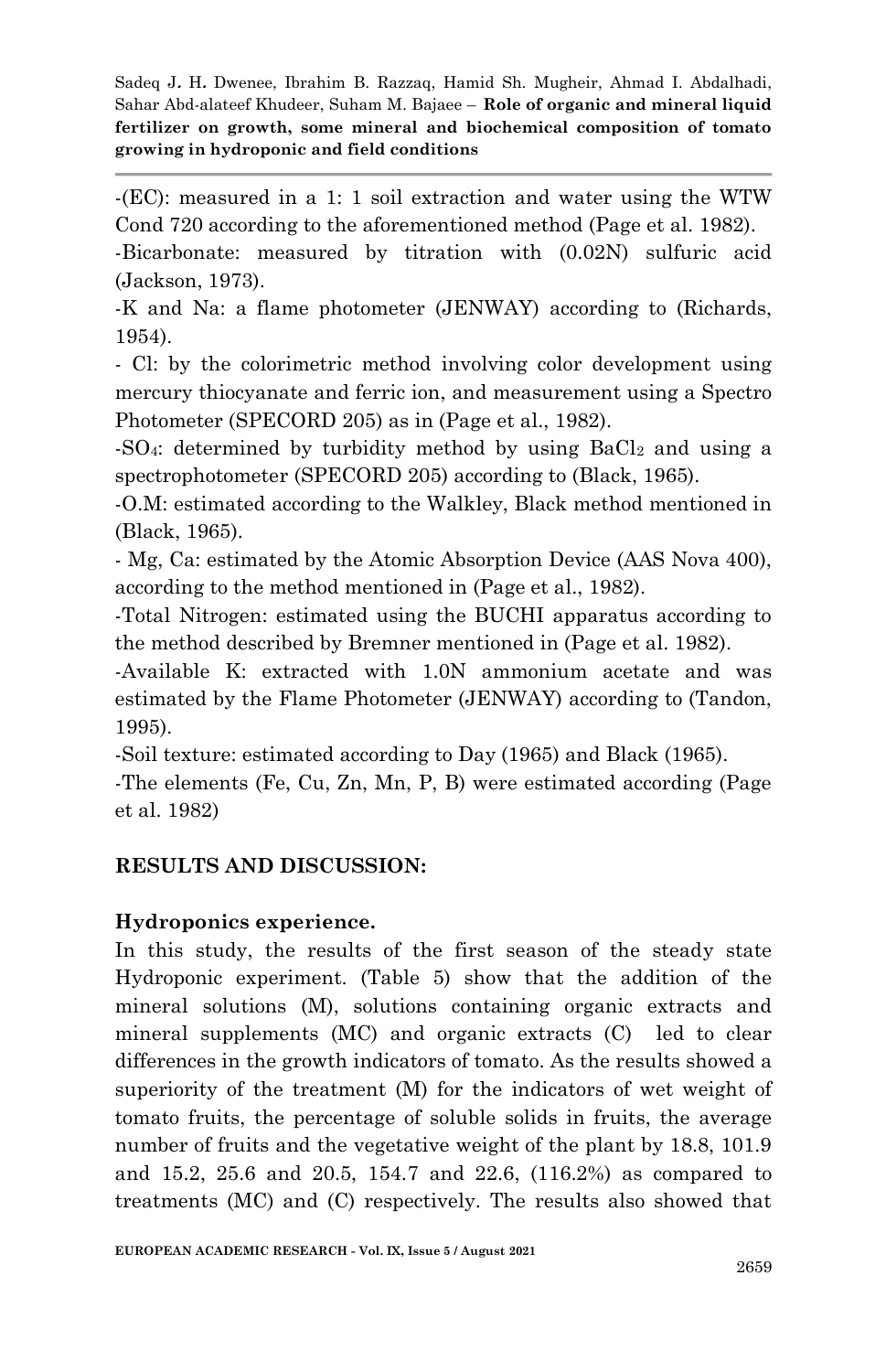the (M.C) treatment was superior to the (C) treatment for the indicators of wet weight of tomato fruits, percentage of soluble solids in fruits, average number of fruits and vegetative weight of the plant by 70.05, 9.02, 111.85 and 76.33 (%), respectively.

**Table 5**. The effect of the mineral solutions (M), solutions containing organic extracts and mineral supplements (MC) and organic extracts (C) on some growth indicators of tomato in the hydroponic experiment

| Indicators                               | M     | MC    |       | L.S.D<br>0.01 |
|------------------------------------------|-------|-------|-------|---------------|
| wet weight of fruits (gm)                | 629.6 | 530.2 | 311.8 | 30.94         |
| percentage of soluble solids in fruits % | 22.48 | 19.51 | 17.90 | 2.107         |
| average number of fruits                 | 20.24 | 16.80 | 7.93  | 3.263         |
| vegetative weight (gm)                   | 439.3 | 358.3 | 203.2 | 40.44         |

The previous results show that the reason for the superiority of the mineral solutions treatment is due to its high content of nutrients necessary for plant growth, as shown in Table 3, as it is the only source for supplying the plant with nutrients due to the absence of soil as another source to supply the plant with nutrients, and this result is consistent with many studies that have indicated the positive effect of nutrients on growth of plants grown in hydroponic systems (HuiPing, M., et al 2008, Sharma et al., 2018 and Anna Rita, and P. Gherbin. 2006).

Table 6 shows the effect of adding mineral solutions (M), solutions containing organic extracts and mineral supplements (MC) and organic extracts (C) on some nutrients content of the vegetative part of the tomato. The results show the superiority of (M) treatment over the (MC) and (C) treatment in the indicators of potassium, nitrogen, phosphorous and manganese elements, with an increase of 5.50 and 8.40, 38.1 and 93.3, 23.4 and 82.7, 14.3 and 196.8 (%) for the treatment (MC) and (C) treatment respectively.

This result is coincided with the growth indicators shown in Table 4, as the nutrients Mn, P, N, K have a direct and important effect on the growth of crops and increase the productivity (Al-Nuaimi 1984) with noting that there are no significant differences in the superiority of the iron and copper index between the two treatments of (MC) and (M). This result can be explained by the fact that the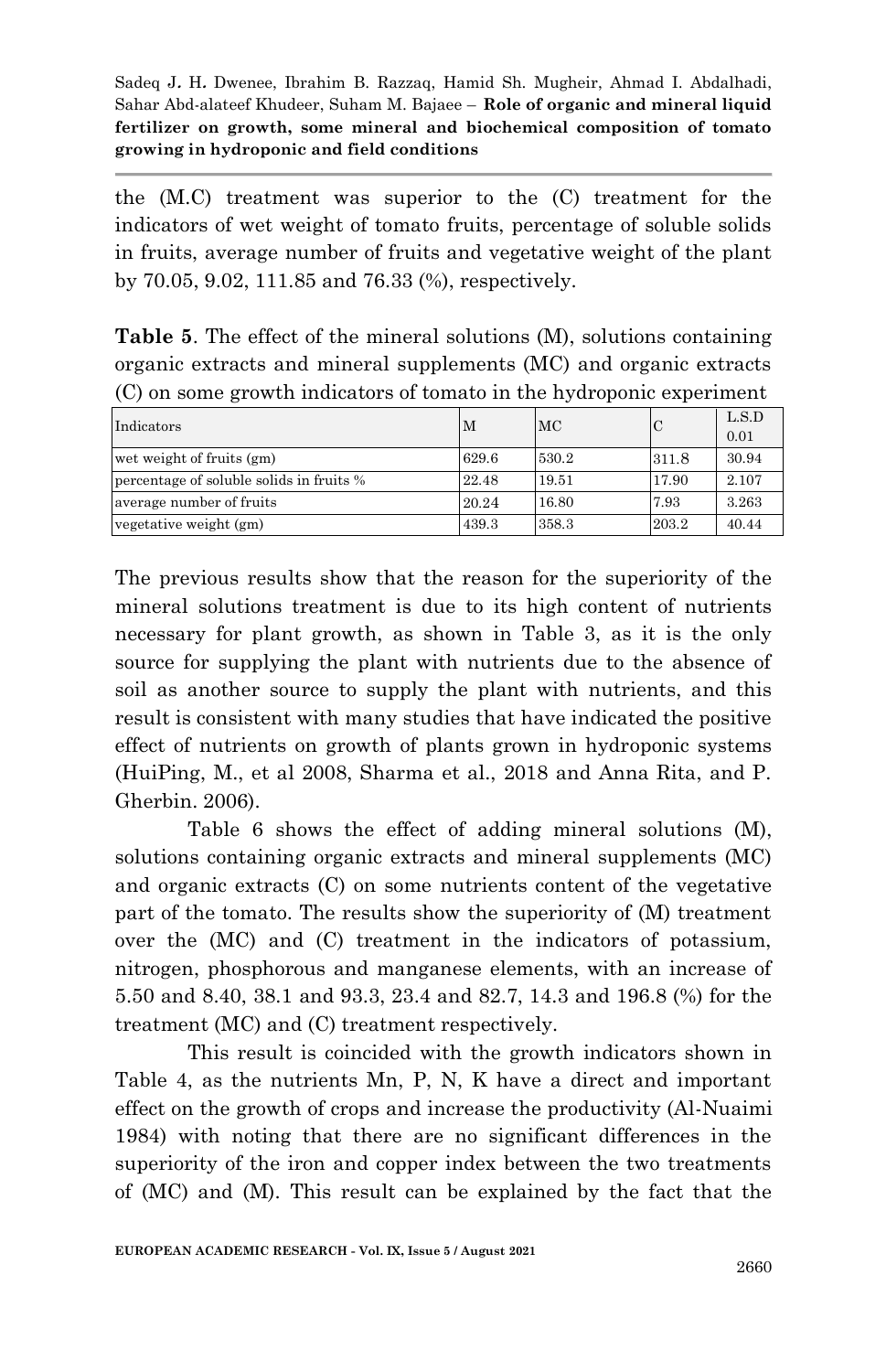presence of organic compounds such as sugars, organic and humic acids, alcohols and phenols in the organic extract contributes to the increase in the entry movement of nutrients with relatively high atomic weights such as Cu, Fe and Zn by their association with chelating bonds, and it may also be due to the presence of organic compounds with relatively high molecular weights in the root zone contributed to the increase in the interstitial distances of the root cells and the entry of heavy elements such as Cu, Fe and Zn into the plant with the obsolete Apoplast pathway, as indicated by Aubry et al., 2019 and (Al-Nuaimi 1984).

**Table 6. The effect of the (M), (C) and (MC) on the mineral content of tomato plant in the hydroponic experiment.**

| Parameters | (M)    | (MC)   | (C)   | Mean   | L.S.D<br>0.01 |
|------------|--------|--------|-------|--------|---------------|
| $K\%$      | 1.924  | 1.822  | 1.770 | 1.842  | 0.121         |
| $P\%$      | 0.293  | 0.211  | 0.152 | 0.222  | 0.046         |
| $N\%$      | 3.383  | 2.744  | 1.852 | 2.663  | 0.306         |
| Cu ppm     | 13.14  | 14.89  | 7.24  | 11.76  | 4.76          |
| Mn ppm     | 120.52 | 105.30 | 40.61 | 88.81  | 13.85         |
| Fe ppm     | 137.38 | 140.53 | 62.28 | 113.40 | 7.54          |
| Zn ppm     | 34.81  | 38.23  | 21.91 | 31.65  | 3.3.8         |

Field experiment

Table 7 shows the effect of adding mineral solutions (M), organic extracts (C), and solutions containing organic extracts and mineral supplements (MC) on indicators of wet weight of tomato fruits, percentage of soluble solids in fruits, average number of fruits and vegetative weight of the plant. The results showed superiority of (M.C) treatment over (M) and (C) treatment by 12.4, 24.3 and 10.8, 18.6 and 11.6, 38.1 and 30.6, 80.5 (%) for the above-mentioned indicators, respectively.

The results show the superiority of the MC, M and C treatment over the comparison treatment (Cont.) For the wet weight index of tomato fruits by 73.5, 54.4 and 39.6 (%) and for the percentage of soluble solids in fruits by 35.1, 21.9 and 13.9% and for the average number of fruits by 85.4, 66.1, and 34.2 (%), and for the vegetable weight index, by 144.8, 87.5, and 35.6 (%), for the treatment MC, M, and C, respectively.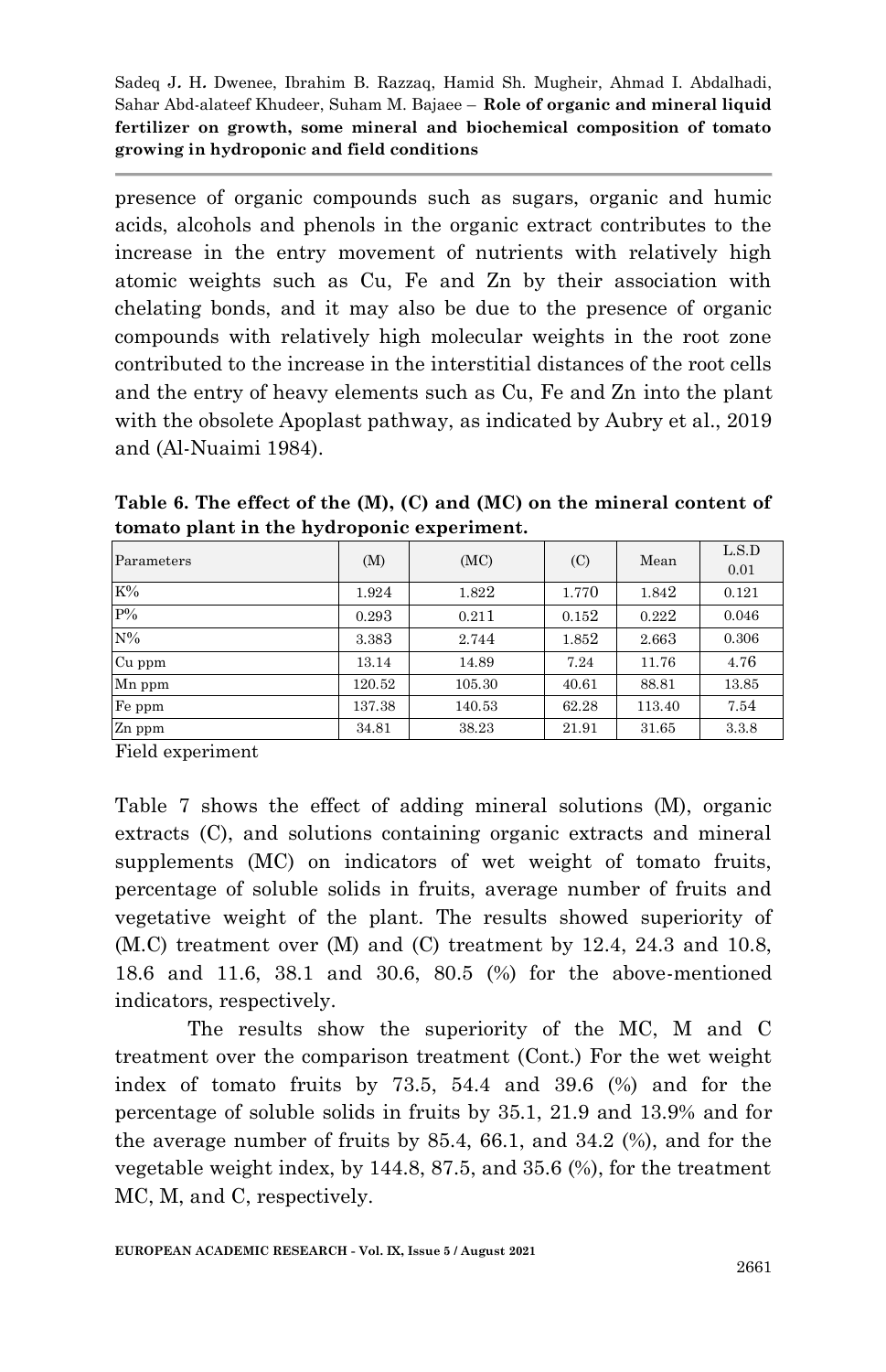**Table 7. The effect of the (M), (C) and (MC) on some growth indicators of tomato in the field experiment**

| Parameters                                                     | MC    | M      |        | Con.  | L.S.D<br>0.01 |
|----------------------------------------------------------------|-------|--------|--------|-------|---------------|
| wet weight index of tomato fruits for each plant $(gm)$ 1458.6 |       | 1297.4 | 1173.1 | 840.5 | 120.6         |
| soluble solids in fruits (%)                                   | 24.58 | 22.18  | 20.72  | 18.19 | 2.37          |
| average number of fruits for each plant                        | 15.53 | 13.89  | 11.22  | 8.36  | 2.26          |
| vegetative weight of the plant (gm)                            | 802.7 | 614.8  | 444.7  | 327.9 | 167.2         |

The results, in Table 8, also showed a significant superiority of M.C treatment over M and C treatment with respect to Control for indicators of the content of the vegetative part of potassium (89.7%, 65.9% and 63.8%), phosphorous (108.6%, 75.3% and 40.9%), nitrogen (64.2%, 43.7% and 23.2%), copper (159.9%, 110.2% and 64.6%) and manganese (177.6%, 157.3% and 24.2%), iron (132.7%, 110.7% and 36.0%), and zinc (115.6%, 84.8% and 46.2%).

This result shows a difference from what was obtained from the results in the hydroponics experiment, as the MC treatment have superiority over the rest of the treatments with complete compatibility with all the studied indicators. This may due to the fact that the organic extracts in addition to being contain different concentrations of nutrients, as explained previously, they contain Sulfuric acid with a concentration of 0.1M, which was used in the preparation of the organic extract, as mentioned previously in the materials and methods of work, which when added to the soil, reduces soil reaction (pH) within the spot that was added to it, which increases the availability of the nutrients, especially trace elements whose availability is affected by the soil reaction pH (Al-Nuaimi 1999, Al-Ghariri 1998). This is an advantage of acid prepared nutrition solution that the prepared organic extract is distinguished by adding sulfuric acid to the corn cob compost, which is added to the soil exclusively and near the cradle of plants through drippers, and it is not recommended to add it to the leaves as a spray because the sulfuric acid may cause the burning of plant leaves which confirms the importance of adding mineral solutions in conjunction with organic extracts in the field,

#### **Table 8. The effect of the (M), (C) and (MC) on mineral content of tomato in the field experiment**

**EUROPEAN ACADEMIC RESEARCH - Vol. IX, Issue 5 / August 2021**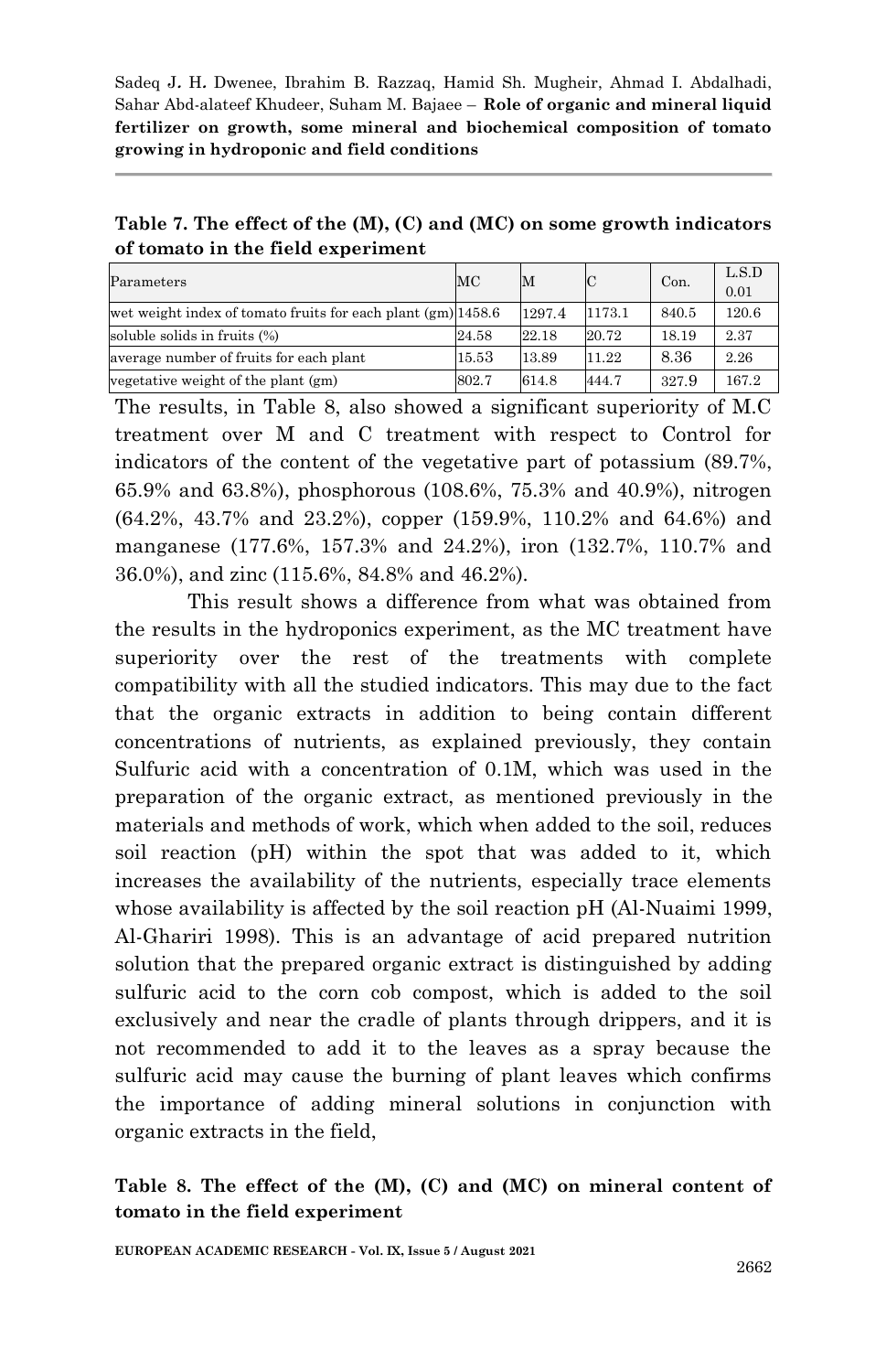| parameters     | MC    | М     | $\mathcal{C}$ | Con.  | Mean  | L.S.D    |
|----------------|-------|-------|---------------|-------|-------|----------|
|                |       |       |               |       |       | 0.01     |
| K %            | 2.75  | 2.406 | 2.38          | 1.45  | 2.25  | 0.342549 |
| $\mathbf{P}$ % | 0.194 | 0.163 | 0.13          | 0.093 | 0.15  | 0.031    |
| N %            | 2.48  | 2.17  | 1.86          | 1.51  | 2.01  | 0.253    |
| Cu ppm         | 7.64  | 6.18  | 4.84          | 2.94  | 5.40  | 1.291    |
| Mn ppm         | 84.83 | 78.62 | 37.95         | 30.56 | 57.99 | 6.033    |
| Fe ppm         | 78.81 | 71.35 | 46.06         | 33.87 | 57.52 | 6.564    |
| Zn ppm         | 29.84 | 25.57 | 20.24         | 13.84 | 22.37 | 4.877    |

This integration increases the availability of the nutrients that already exist in the soil and improves the fertile soil characteristics by the effect of organic extracts that contain many organic acids, sugars, carbohydrates and proteins, as well as providing the plant with the nutrients accompanying the organic extract furthermore the mineral contained of the components of the organic extract (Power, 1994, Brady and Wiel, 1999) and as indicated in Table 2 above.

The results of the averages of Tables 6 and 8 show the superiority of all the averages of the study indicators for the content of the vegetative part of the nutrients in the experiment of the hydroponic over the experiment of the field with the exception of the index of the content of the vegetative part of the element of potassium, which can be attributed to the exposure of plants to saline stress and as shown in Table 3 which shows Field soil characteristics as tomato plants collect potassium in their vegetative parts as a means of resistance to the stress they were exposed to as a result of exposure to salt stress, and this is in agreement with Surya Kant and Uzi Kafkafi 2002, which showed that plants accumulate potassium in their tissues when exposed to abiotic stresses or perhaps the decrease in potassium concentration in the aquatic farm experiment was due to the dilution factor of the potassium element in plant tissue, which occurred as a result of the increase in vegetative growth and the average number of fruits due to the availability of ideal conditions for growth of nutrients and controlled growth conditions.

## **CONCLUSIONS AND RECOMMENDATIONS:**

From the results presented above, it is possible to conclude and recommend the following: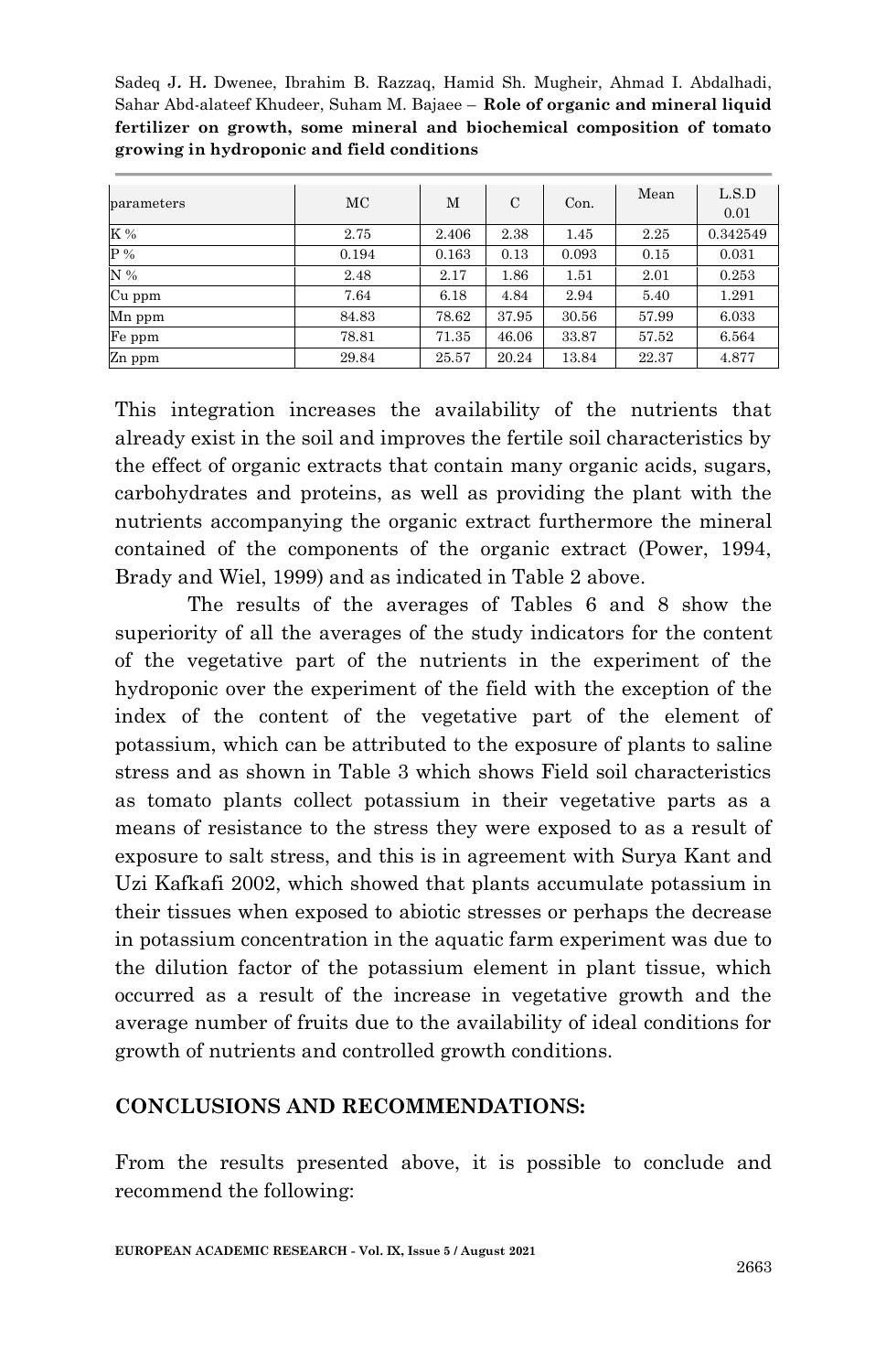1- The use of organic extracts supplemented with nutrients led to an increase in the yield and quality of tomato fruits compared to traditional methods of liquid fertilizers.

2- The method of preparing the organic extract with 0.1M sulfuric acid and adding it to the soil near the cradle of plants led to an increase in the availability of the nutrients already present in the soil.

3- The necessity of using organic extracts and adding them to liquid mineral fertilizers because of their positive effect on increasing the availability of plant nutrients and improving the soil fertility.

4- Conducting economic feasibility studies to exploit the organic extracts that are usually produced as waste in organic fertilizer manufacturing plants, use them in aquatic farm systems, and prepare liquid mineral fertilizers.

5- Expanding the use of organic extracts supplemented with nutrients in the cultivation of economic crops such as wheat, yellow corn, and others.

## **REFERENCES**

- 1. Anna Rita Rivelli, and P. Gherbin. 2006. Ion Distribution and Gas Exchange of Hydroponically Grown Sunflower Plants as Affected by Salinity. Ital. J. Agron. / Riv. Agron., 3:393-402.
- 2. Al- Ghariri, Saadi Mahdi Muhammad (1998), the use of acidified water to reclaim some soils affected by salts. Master Thesis, College of Agriculture, University of Baghdad.
- 3. ALmamori., H. A and H A. Abdul-Ratha. 2020. Effect of addition of vermicompost, bio and mineral fertilizer on the availability of some nutrients in soil and potato yield. Iraqi Journal of Agricultural Sciences :51(2):644-656
- 4. Al-Nuaimi, Saad Allah Najm Abdullah 1999. Fertilizers and soil fertility. Dar Al Kutub for Printing and Publishing Ministry of Higher Education and Scientific Research. University of Al Mosul. Iraq.
- 5. Al-Nuaimi, Saad Allah Najm Abdullah. 1984. "Principles of Plant Nutrition" (translated) Minkel. K and dd a. Kirby. Directorate of Dar Al Kutub for Printing and Publishing, University of Mosul, (1984)
- 6. Al-Shammari., M. F, B. A. A. H. Alkhateb and S. A.W. Mahmoud. 2020. Role of compost and irrigation water quantity on some physical properties of soil under surface, subsurface drip irrigation. Iraqi Journal of Agricultural Sciences:51(5):1300-1307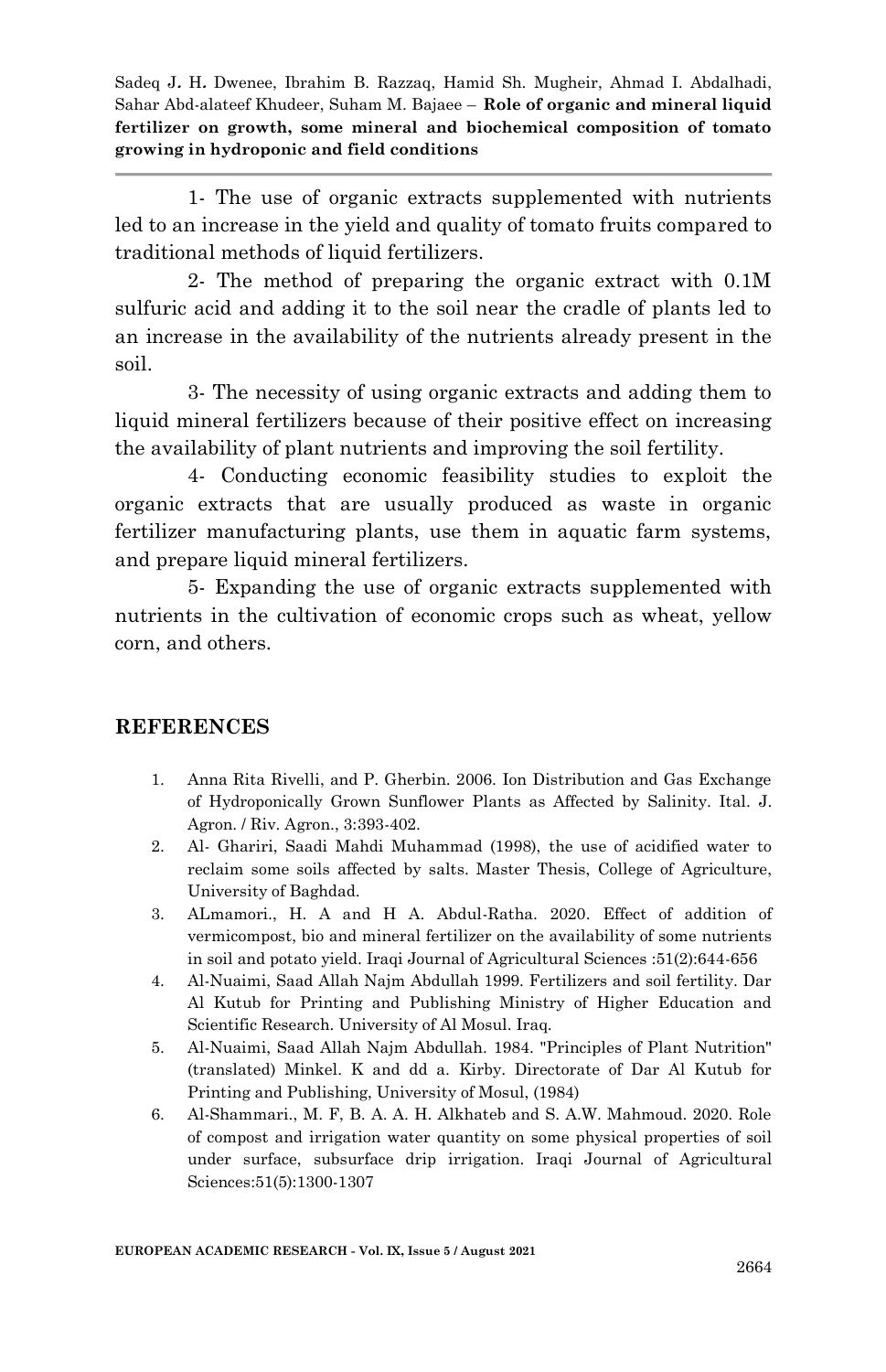- 7. Aubry, Emilie., Sylvie Dinant, Françoise Vilaine, Catherine Bellini and Rozenn Le Hir. 2019. Lateral Transport of Organic and Inorganic Solutes. www.mdpi.com/journal/plants
- 8. Black, C. A. (ed). 1965. Methods of soil analysis. Part 2. Chemical and Microbiological properties No. 9. In the series Agronomy. Amer. Soc. Agron. Madison. Wis.
- 9. Brady, N. C., and Weil. R. R. 1999. The Nature and Properties of Soil. Prentice- Hall, Upper Saddle River, NJ.
- 10. Estefan, Zuhair Aziz and Hazem Abdel Aziz Muhammad, 1998. Pests of Tomata. First edition. Baghdad
- 11. FAO. 2010. FAO/WHO framework for developing national food safety emergency response plans. Food and Agriculture Organization of the United Nations and World Health Organization. Rome.
- 12. HuiPing, M., F. Iwanaga, N. Yamanaka and F. Yamamoto. 2008. Growth, photosynthesis, and ion distribution in hydroponically cultured Populus alba L. cuttings grown under various salinity concentrations. Landscape Ecol Eng 4:75–82.
- 13. Jackson, M.L., 1973. Soil Chemical Analysis. 2nd Edn., CRC Press, Baton Rogue, FL. Z. N.
- 14. Jassim, Ahmad Abdul-Jabbar, Nabil Jawad Kazem, Hussein Arnous Faraj. 2014. Tomato productivity under the integrated cultivation system 1. The effect of phosphate, organic and biological fertilization on yield and its indicators for tomato yield. Lycopersicon esculentum Mill. 204 - 195: (2) Diyala Journal of Agricultural Sciences, 6
- 15. Kumar, Manoj. M. L. Meena, Sanjay Kumar, Sutanu Maji and Dvendra Kumar. 2013. Effect of nitrogen, phosphorus and potassium fertilizers on the growth, yield and quality of tomato var. Azad T-6. The Asian Journal of Horticulture. Volume 8. Issue 2:616-619
- 16. Page, A. L., R. H. Miller and D. R. (Eds) Keency. 1982. Chemical and microbiological properties. 2nd edition. Am. Soc. Agron. Wisconsin, USA.
- 17. Power, J. F. 1994. Understanding the nutrient cycling process. J. water Soil Conserv. 49. 16:23.
- 18. Richards, L. A. (ED). 1954. Diagnosis and improvement of saline and alkali Soil.united States, Department of Agriculture, Washington, D. C. hand book No. 60,
- 19. Shamshad Ahmad Ch. M. and Shahid Javed Butt. 1999. Effect of NPK on some yield component of tomato (Lycopersicon Esculentum Mill.). ANADOLU, J. of AARI. 9 (1), 56 – 62. MARA
- 20. Shannon, M. C., 1997. Adaptation of plant to salinity. Adv Agronomy, 60:75- 121.
- 21. Sharma, Nisha., Somen Acharya, Kaushal Kumar, Narendra Singh and O.P. Chaurasia. 2018. Hydroponics as an advanced technique for vegetable production: An overview. Journal of Soil and Water Conservation 17(4): 364- 371.